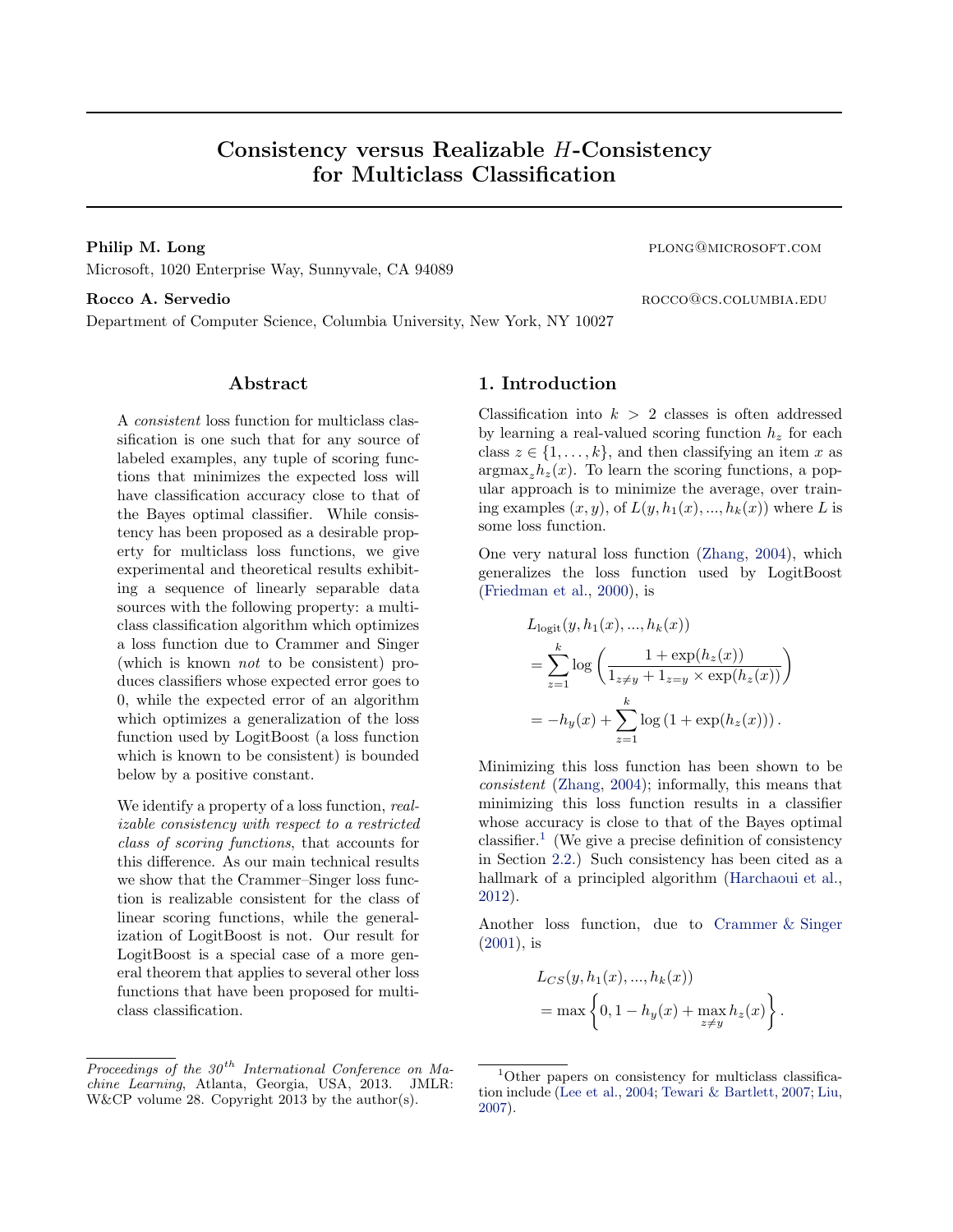If all other scores  $h_z(x)$  are at least 1 less than  $h_y(x)$ then this loss is 0; otherwise this loss is the maximum, over all other scores, of the amount by which that score fails to satisfy this constraint.  $L_{CS}$  is not consistent [\(Tewari & Bartlett,](#page-8-0) [2007\)](#page-8-0).

A puzzling empirical finding. Consider the following, apparently easy, synthetic learning problem. Training and test examples are generated i.i.d. The source used to generate examples is linearly separable: there is a "target weight vector"  $\mathbf{w}_z \in \mathbb{R}^{100}$  for each class  $z \in \{1, \ldots, 10\}$ , and a random example  $(\mathbf{x}, y)$ is obtained by generating  $\mathbf{x} \in \mathbb{R}^{100}$  according to the uniform distribution on the unit ball, and assigning a label y that maximizes  $\mathbf{w}_y \cdot \mathbf{x}$ . The target weight vectors are the rows of a  $10 \times 100$  matrix W that is generated as follows: a  $10 \times 2$  matrix A and a  $2 \times 100$ matrix  $B$  are generated by i.i.d. sampling their components from the standard normal distribution, and W is set to equal AB.

We generated 10000 training and 10000 test examples from such a source, and used them to evaluate two algorithms. One algorithm learned the weights  $\mathbf{v}_1, \ldots, \mathbf{v}_k$  to minimize  $L_{\text{logit}}(y, \mathbf{v}_1 \cdot \mathbf{x}, \ldots, \mathbf{v}_k \cdot \mathbf{x})$  using 100 epochs of ASGD [\(Polyak & Juditsky](#page-8-0), [1992](#page-8-0); [Xu,](#page-8-0) [2011](#page-8-0); [Bottou](#page-7-0), [2010\)](#page-7-0) and the other was the same, except with  $L_{CS}$ . (Both algorithms also used a mild Frobenius norm regularizer. Please see Section [5](#page-6-0) for the details.) We repeated this process five times. The algorithm that minimized (the consistent)  $L_{\text{logit}}$  had average test accuracy 87.5%, while the algorithm that minimized (the inconsistent)  $L_{CS}$  had average test accuracy 94.4%. For one source, the accuracy obtained from  $L_{\text{logit}}$  was 82.6%, while the accuracy from  $L_{CS}$ was 94.2%. Thus, in these experiments on a seemingly easy synthetic learning problem, the consistent algorithm (minimizing  $L_{\text{logit}}$ ) performs significantly less well than the algorithm (minimizing  $L_{\text{CS}}$ ) which is known not to be consistent. Given how easy this learning problem seems to be, the outputs of the algorithm minimizing  $L_{\text{logit}}$  are surprisingly inaccurate.

Discussion of the experimental results. What happened? Because W has low rank, a given weight vector  $\mathbf{w}_y$  tends to be similar to weight vectors for some other classes, and consequently a good classifier for a given example  $(\mathbf{x}, y)$  will tend to also assign high scores to some classes other than  $y$ . Minimizing  $L_{CS}$  is compatible with this desideratum. During training with a stochastic gradient descent algorithm, once the weight vectors have sufficiently large magnitude, informally,  $L_{CS}$  does not mind classes other than y also having a high score, and a stochastic gradient update according to this loss function eventually will not change any weights. On the other hand, if  $L<sub>logit</sub>$ is trained by stochastic gradient descent, it will keep "knocking down" the scores for classes other than y. Put another way,  $L_{CS}$  is only trying to classify the data correctly by a certain margin, while  $L_{\text{logit}}$  is trying to fit a model for the conditional probability that the class is y. The consistency of  $L_{\text{logit}}$  implies that minimizing this loss will lead to near-optimal accuracy if this minimization is done over the space of all scoring functions. However, in the above experiment, we performed the minimization only over the class of linear functions. (We note that this is a standard practice for large-scale multiclass image classification, see e.g. [\(Weston et al.,](#page-8-0) [2010](#page-8-0); [Lin et al.,](#page-8-0) [2011;](#page-8-0) [Perronnin et al.,](#page-8-0) [2012](#page-8-0))). This provides a possible explanation of  $L_{\text{logit}}$ 's relatively poor performance.

Our results. As described above, in our experiments, using  $L_{CS}$  led to significantly better accuracy than  $L_{\text{logit}}$  even though  $L_{\text{logit}}$  is consistent and  $L_{CS}$  is not. To explain this phenomenon we introduce a new notion, which we term realizable H-consistency, where H is a restricted class of scoring functions. Informally, a loss function is realizable H-consistent if for any source that admits a zero-error classifier using scoring functions from  $H$ , any scoring functions from  $H$  which minimize the expected loss will have classification error close to zero. For learning algorithms that use a restricted class  $H$  of scoring functions,  $H$ -consistency may be more relevant than the original notion of consistency, which deals with all possible scoring functions, and realizable H-consistency is a more basic requirement.

We show that the loss function  $L_{CS}$  is realizable Hconsistent for any class  $H$  of scoring functions that is closed under scaling (i.e. if  $h \in H$  then  $\alpha h \in H$ for all real  $\alpha$ ). This implies that  $L_{CS}$  is realizably consistent with respect to linear scoring functions (as well as with respect to deep nets, see the discussion after Theorem [9\)](#page-3-0). We also show that  $L<sub>logit</sub>$  is not realizably consistent with respect to the set of linear functions. These results together imply that the ratio between the error probabilities of an algorithm minimizing  $L_{\text{logit}}$  and an algorithm minimizing  $L_{CS}$  can be arbitrarily large, even if we restrict to linearly separable sources. Our lower bound for  $L<sub>logit</sub>$  holds for any loss function satisfying some general conditions, and applies for several other loss functions previously proposed for multiclass classification.

Our results suggest that the refined notion of Hconsistency may sometimes be a more useful and relevant one than the original notion of consistency. In settings where learning algorithms use a restricted class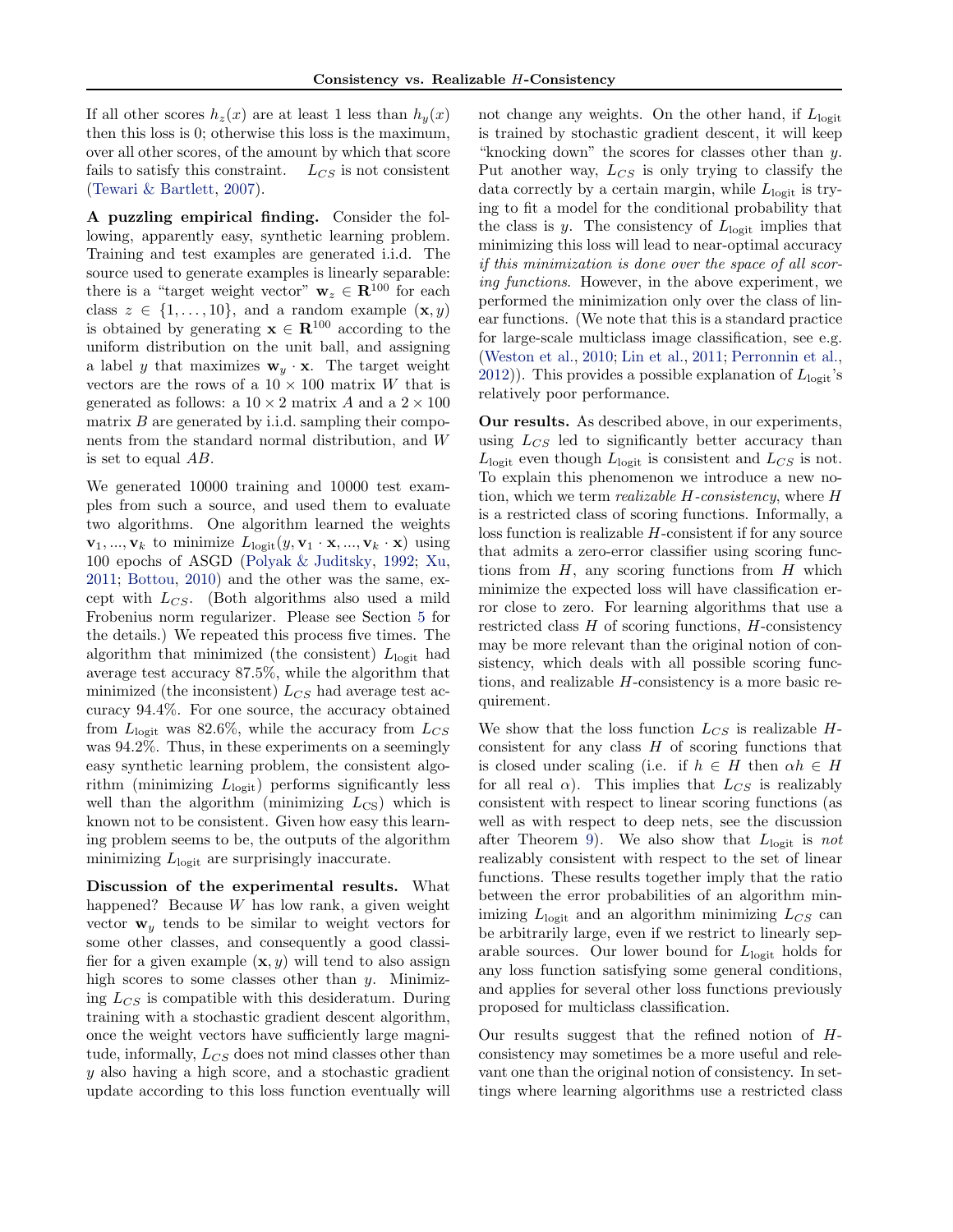<span id="page-2-0"></span> $H$  of scoring functions,  $H$ -consistency may be more closely linked to classification accuracy than general consistency.

## 2. Preliminaries

#### 2.1. Basics

Throughout this paper Y denotes the set  $[k]$  =  $\{1, \ldots, k\}$ . A source is a joint distribution P over  $X \times Y$ . We write  $P_X$  to denote the marginal distribution of  $P$  over  $X$ .

Recall that the Bayes optimal classifier for source P is the mapping  $f: X \to Y$  such that for each x' in the support of  $P_X$ , we have  $\mathbf{Pr}_{(x,y)\sim P}[y = f(x')|x = x'] \ge$  $\mathbf{Pr}_{(x,y)\sim P}[y=t|x=x']$  for every  $t \neq f(x')$ .

### 2.2. Different notions of consistency

We begin by recalling the standard notion of consistency.

For  $\delta > 0$  and a source P, we say that a function  $h = (h_1, \ldots, h_k)$  from X to  $\mathbb{R}^k$  δ-minimizes  $\mathbf{E}_{(x,y)\sim P}[L(y,h_1(x),\ldots,h_k(x))]$  if

$$
|\mathbf{E}_{(x,y)\sim P}[L(y,h_1(x),\ldots,h_k(x))] - \inf_{a_1,\ldots,a_k:X\to\mathbf{R}} \mathbf{E}_{(x,y)\sim P}[L(y,a_1(x),\ldots,a_k(x))]| \le \delta.
$$

Note that the scoring functions  $a_1, \ldots, a_k$  above may range over all measurable mappings from  $X$  to  $\mathbf{R}$ .

**Definition 1.** A loss function  $L$  is consistent if for any source P and any  $\epsilon > 0$  there exists some  $\delta > 0$  such that if  $h = (h_1, ..., h_k)$  δ-minimizes  ${\bf E}_{(x,y)\sim P}[L(y, h_1(x),..., h_k(x))],$  and  $g: X \to Y$  satisfies  $g(x) \in \text{argmax}_{\hat{y} \in Y} h_{\hat{y}}(x)$  for all  $x \in X$ , then

$$
\mathbf{Pr}_{(x,y)\sim P}[g(x) \neq y] \leq \mathbf{Pr}_{(x,y)\sim P}[f(x) \neq y] + \epsilon,
$$

where f is the Bayes optimal classifier.

The notion of a consistent loss function defined in Definition 1 was studied by [\(Zhang](#page-8-0), [2004\)](#page-8-0). A closely related notion was studied by Tewari and Bartlett [\(Tewari & Bartlett](#page-8-0), [2007\)](#page-8-0). Following those authors (and, others, including [\(Breiman,](#page-8-0) [2004;](#page-8-0) [Long & Servedio](#page-8-0), [2010\)](#page-8-0)), we abstract away estimation error, and study the consequences of minimizing loss with respect to the underlying distribution.

**Definition 2.** A source  $P$  is realizable if for each  $x'$  in the support of  $P_X$ , there is a y' such that  $\mathbf{Pr}_{(x,y)\sim P}[y=y'|x=x'] = 1.$ 

Definition 3. A loss function L is realizable consistent if for any realizable source P, for any  $\epsilon > 0$ 

there is a  $\delta > 0$  such that if  $h = (h_1, ..., h_k)$   $\delta$  $minimizes \mathbf{E}_{(x,y)\sim P}[L(y, h_1(x),..., h_k(x))]$ , and g satisfies  $g(x) \in \text{argmax}_{\hat{y} \in Y} h_{\hat{y}}(x)$  for all  $x \in X$ , then  $\mathbf{Pr}_{(x,y)\sim P}(g(x) \neq y) \leq \epsilon.$ 

We now define a notion of consistency with respect to a set  $H$  of scoring functions. This formalizes the notion that choosing scoring functions from  $H$  so as to minimize the loss does nearly as well, in terms of classification error, as the best combination of scoring functions from H. (Very similar notions have long been studied; see [\(Vapnik,](#page-8-0) [1989](#page-8-0); [Haussler](#page-8-0), [1992;](#page-8-0) [Kearns et al.,](#page-8-0) [1992](#page-8-0)).)

Let H be a set of functions mapping X to  $\mathbf R$ . For  $\delta > 0$ , we say that a function  $h = (h_1, \ldots, h_k)$  from X to  $\mathbf{R}^k$  δ-minimizes  $\mathbf{E}_{(x,y)\sim P}[L(y, h_1(x), \ldots, h_k(x))]$ with respect to H if

$$
|\mathbf{E}_{(x,y)\sim P}[L(y,h_1(x),\ldots,h_k(x))]
$$
  
 
$$
-\inf_{a_1,\ldots,a_k\in H} \mathbf{E}_{(x,y)\sim P}[L(y,a_1(x),\ldots,a_k(x))]| \le \delta.
$$

Definition 4. Let H be a set of measurable functions from  $X$  to  $\mathbf{R}$ . A loss function  $L$  is H-consistent if for any source P and any  $\epsilon > 0$ , there is a  $\delta > 0$  such that if  $h_1, \ldots, h_k \in H$  δ-minimize  $\mathbf{E}_{(x,y)\sim P}[L(y,h_1(x),...,h_k(x))]$  with respect to H and  $g: X \to Y$  satisfies  $g(x) \in \text{argmax}_{\hat{y} \in Y} h_{\hat{y}}(x)$  for all  $x \in X$ , then for all,  $a_1, \ldots, a_k \in H$ , and any  $f: X \to Y$  such that  $f(x) \in \text{argmax}_{\hat{y} \in Y} a_{\hat{y}}(x)$  for all  $x \in X$ , we have

$$
\mathbf{Pr}_{(x,y)\sim P}[g(x) \neq y] \leq \mathbf{Pr}_{(x,y)\sim P}[f(x) \neq y] + \epsilon.
$$

Note that the original notion of consistency from Definition 1 corresponds to  $H$ -consistency when  $H$  is the class of all measurable functions.

**Definition 5.** A source  $P$  is realizable w.r.t.  $H$  if there exist  $h_1, \ldots, h_k \in H$  such that, for any  $g: X \to$ [k] such that  $g(x) \in \text{argmax}_{\hat{y} \in Y} h_{\hat{y}}(x)$  for all  $x \in X$ , we have that  $\mathbf{Pr}_{(x,y)\sim P}[y = g(x')|x = x'] = 1$  for any  $x'$  in the support of  $P_X$ .

Realizable sources correspond to learning scenarios in which there is a "target function" that always provides the correct label for each example.

**Definition 6.** A loss function  $L$  is realizable  $H$ consistent if the following holds: for any source P that is realizable w.r.t. H and any  $\epsilon > 0$ , there is a  $\delta > 0$  such that if  $h_1, \ldots, h_k \in H$  δ-minimize  $\mathbf{E}_{(x,y)\sim P}[L(y, h_1(x), \ldots, h_k(x))]$  with respect to H, and g satisfies  $g(x) \in \text{argmax}_{\hat{y}} h_{\hat{y}}(x)$  for all  $x \in X$ , then  $\mathbf{Pr}_{(x,y)\sim P}[g(x) \neq y] \leq \epsilon.$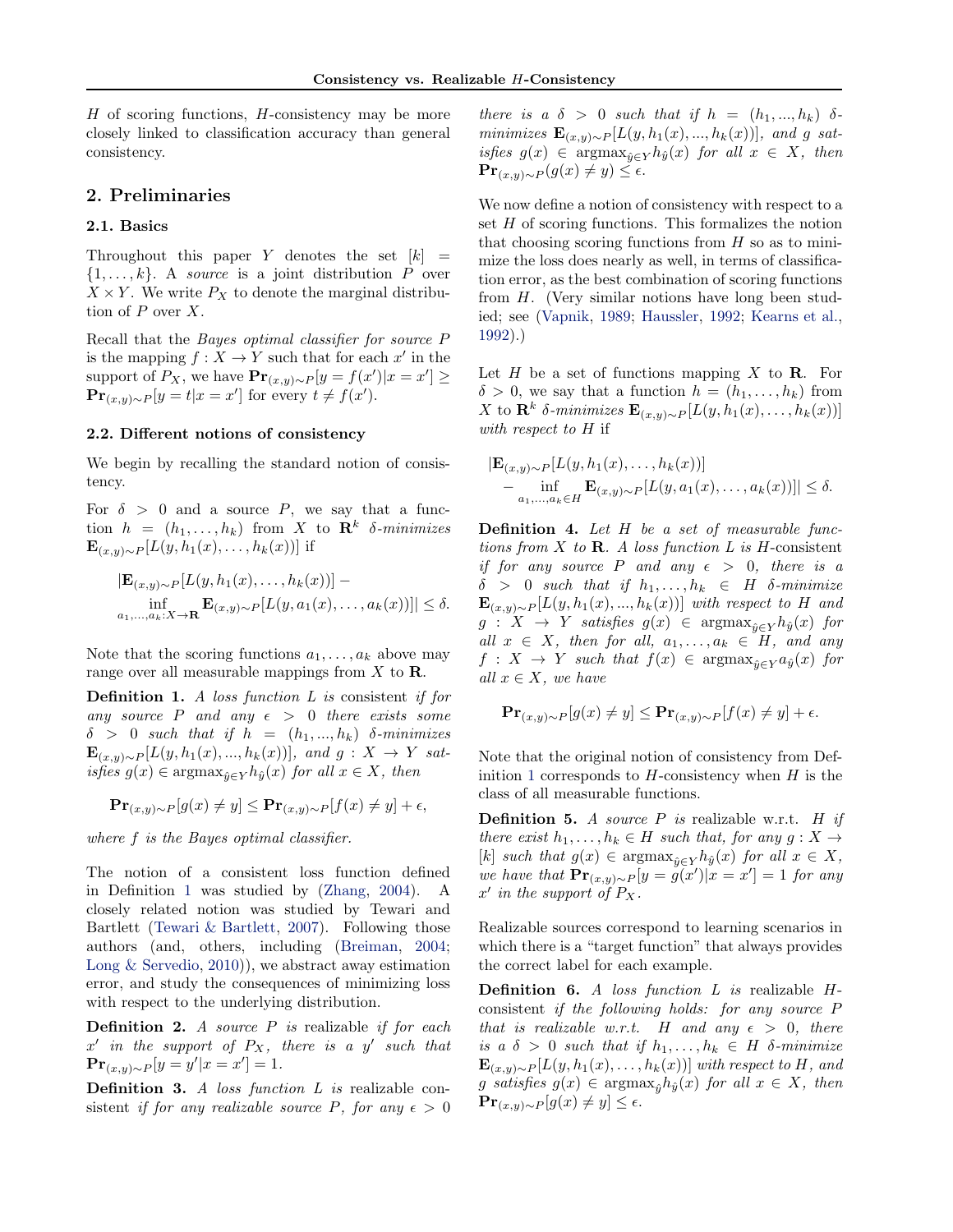# <span id="page-3-0"></span>3. The Crammer-Singer loss

The Crammer-Singer loss is defined as follows:

$$
L_{CS}(y, s_1, ..., s_k) = \max \left\{ 0, 1 - s_y + \max_{j \neq y} s_j \right\}.
$$

One may easily use a construction due to Tewari and Bartlett [\(Tewari & Bartlett](#page-8-0), [2007](#page-8-0)) to prove that  $L_{CS}$ is not consistent (see also [\(Zhang](#page-8-0), [2004\)](#page-8-0)). Because of differences in the details of our definitions and theirs, we have included a proof of Theorem 7 in Appendix [A.](#page-6-0)

**Theorem 7.**  $L_{CS}$  is not consistent.

While  $L_{CS}$  is not consistent, we now show that it is realizable  $H$ -consistent for any class  $H$  of scoring functions that satisfies the following natural scaling condition:

Definition 8. A class H of scoring functions is closed under scaling if for any  $h \in H$  and any real  $\alpha$ , the function αh belongs to H.

The set of linear functions is closed under scaling, and any set of scoring functions can be easily closed under scaling by adding all scalings of all of its members.

Theorem 9. For any H that is closed under scaling, the Crammer-Singer loss  $L_{CS}$  is realizable consistent w.r.t. H.

**Proof:** Let  $P$  be a realizable source w.r.t.  $H$ . Let  $h_1, ..., h_k \in H$  be such that, if  $\text{gap}(x) = h_y(x) \max_{j\neq y} h_j(x)$ , where  $y = \arg\max_{\hat{y} \in Y} h_{\hat{y}}(x)$ , we have

$$
\mathbf{Pr}_{(x,y)\sim P}[\text{gap}(x) > 0] = 1. \tag{1}
$$

Choose  $\epsilon > 0$ , and let  $\kappa > 0$  be such that  $\mathbf{Pr}_{x \sim P_X}[\text{gap}(x) \leq \kappa] \leq \epsilon/2$ . Then, rescaling  $h_1, ..., h_k$ by  $1/\kappa$ , we claim that

$$
\mathbf{E}_{(x,y)\sim P}[L_{CS}(y,(1/\kappa)h_1(x),..., (1/\kappa)h_k(x))]\leq \epsilon/2.
$$

To see this, note that since  $h_y(x) > h_j(x)$  for all x and all  $j \neq y$ , we have that  $L_{CS}$  is always at most 1, and hence

$$
\mathbf{E}[L_{CS}(y,(1/\kappa)h_1(x),...,(1/\kappa)h_k(x))]
$$
  
\n
$$
\leq \mathbf{E}[L_{CS}(y,(1/\kappa)h_1(x),...,(1/\kappa)h_k(x))|\text{gap}(x) > \kappa]
$$
  
\n
$$
+\mathbf{Pr}[\text{gap}(x) \leq \kappa] \leq 0 + \epsilon/2.
$$
 (2)

Now suppose that  $g_1, ..., g_k \in H$  approximately minimize  $\mathbf{E}_{(x,y)\sim P}[L_{CS}(y,g_1(x),...,g_k(x))]$  to within  $\epsilon/2$ . Then (2) implies that

$$
\mathbf{E}_{(x,y)\sim P}[L_{CS}(y,g_1(x),...,g_k(x))]\leq \epsilon.
$$

But  $\mathbf{E}_{(x,y)\sim P}[L_{CS}(y,g_1(x),...,g_k(x))]$  is an upper bound on the probability (over  $(x, y) \sim P$ ) that  $y \neq \operatorname{argmax}_{a} a_a(x)$ . This completes the proof.  $\argmax_{\hat{y}} g_{\hat{y}}(x)$ . This completes the proof.

Note that the proof of Theorem 9 goes through almost without modification if  $L_{CS}$  is replaced with

$$
L(y, s_1, ..., s_k) = \ell(-s_y + \max_{j \neq y} s_j),
$$

for any continuous monotone function  $\ell : \mathbf{R} \to \mathbf{R}^+$ such that  $\lim_{x\to-\infty} \ell(x) = 0$ , including the function  $\ell$  defined by  $\ell(x) = \ln(1 + e^x)$ . The key is that these loss functions concern a competition among the scores, instead of evaluating the scores independently.

We also note that beyond the class  $H$  of linear functions, Theorem 9 also implies that  $L_{CS}$  is realizable  $H$ -consistent in the case that  $H$  is the set of functions computed by a deep network with a given architecture, or a convolutional network, if the squashing functions are left off of the output nodes. (The loss function can be viewed as taking on the role of the squashing function for the output nodes, so this is reasonable.)

# 4. A sufficient condition for a loss function to not be realizable consistent w.r.t. linear functions

Throughout this section we fix X to be the domain  $\mathbb{R}^n$ and we let  $H$  denote the class of all linear functions  $X \to \mathbf{R}$ , i.e.  $H = \{ \mathbf{x} \to \mathbf{v} \cdot \mathbf{x}, \mathbf{v} \in \mathbf{R}^n \}.$ 

Our main result in this section is a proof that any loss function that satisfies some general conditions, detailed below, is not realizable consistent for the class of linear scoring functions:

Theorem 10. Let  $\ell$  :  $\mathbf{R} \to \mathbf{R}^{>0} = \{x \in \mathbf{R} :$  $x > 0$  be any function such that (a)  $\ell$  is twice continuously differentiable, (b)  $\ell$  is strictly convex, (c)  $\lim_{x\to+\infty} \ell(x) = +\infty$ , and (d)  $\inf_{x\in\mathbf{R}} \ell(x) - x > -\infty$ . Then the loss function  $L_{\ell}$  defined as

$$
L_{\ell}(y, h_1(\mathbf{x}), \ldots, h_k(\mathbf{x})) := -h_y(\mathbf{x}) + \sum_{z=1}^k \ell(h_z(\mathbf{x}))
$$

is not realizable H-consistent, where H is the class of all linear functions.

It can be easily checked that this theorem implies that many of the "decoupled" loss functions of [\(Zhang,](#page-8-0) [2004](#page-8-0)) (see Section 4.4.2 of [\(Zhang,](#page-8-0) [2004](#page-8-0))), shown there to be consistent, are in fact not realizable Hconsistent. These include the  $L_{\text{logit}}$  function (for which  $\ell(x) = \ln(1 + e^x)$  and the  $L_Q$  loss function defined by

$$
L_Q(y, h_1(x), \dots, h_k(x)) = -h_y(x) + \frac{1}{2} \sum_{z=1}^k h_z(x)^2
$$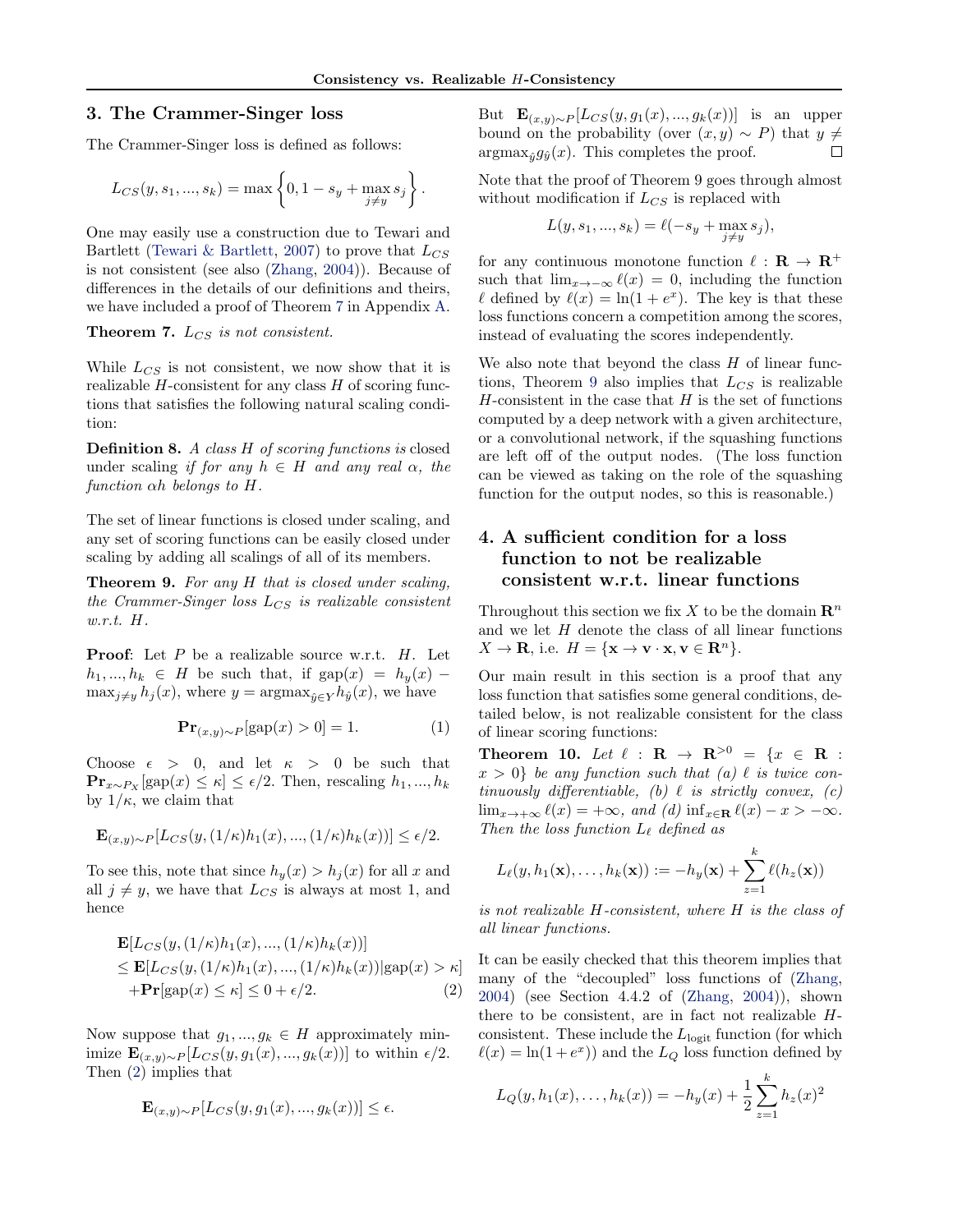<span id="page-4-0"></span>(for which  $\ell(x) = x^2/2$ ). (Our proof will establish lower bounds of 1/5 on the error probability for algorithms minimizing  $L_{\text{logit}}$  and  $L_Q$ .)

The main steps in proving Theorem [10](#page-3-0) are to (I) define a source  $P$  that is realizable w.r.t.  $H$ , and  $(II)$ prove that the optimal  $(\mathbf{v}_1^*, \ldots, \mathbf{v}_k^*) \in H^k$  that minimizes  $\mathbf{E}_{(\mathbf{x},y)\sim P}[L_{\ell}(y,\mathbf{v}_1^{\star}\cdot\mathbf{x},\ldots,\mathbf{v}_k^{\star}\cdot\mathbf{x})]$  (over all ktuples of functions in  $H$  as the final  $k$  arguments to  $L_{\ell}$ ) is such that for  $g(\mathbf{x}) = \operatorname{argmax}_{\hat{y} \in Y} h_{\hat{y}}(x)$ , we have  $\mathbf{Pr}_{(\mathbf{x},y)\sim P}[g(\mathbf{x}) \neq y]$  is bounded below by 4 $\alpha$  where  $\alpha > 0$  is a constant that depends only on  $\ell$  (defined below). Once this is done Theorem [10](#page-3-0) is an immediate consequence (taking  $\epsilon = 4\alpha$  in Definition [6\)](#page-2-0). We now turn to these two tasks.

(I): The source  $P$ . We now define the source  $P$ over  $X \times Y$  that we shall consider. This source is very simple and in fact only uses the domain  $X = \mathbb{R}^2$ . The number k of classes is 8. The source depends on the loss  $\ell$  through a parameter that is defined as follows. Since  $\ell$  is twice continuously differentiable and strictly convex, there is a  $\tau > 0$  such that

$$
\forall x \in [-\tau, \tau], \ (1/\sqrt{2}) \le \frac{\ell''(x)}{\ell''(0)} \le \sqrt{2}.\tag{3}
$$

Choose such a  $\tau$ . (For  $L_Q$ , any positive constant will work, and for  $L_{\text{logit}}$ , we may choose  $\tau = 1$ .) Let  $\alpha =$  $\min\{\tau\ell''(0)/5, 1/20\}.$  (For both  $L_Q$  and  $L_{\text{logit}}$ ,  $\alpha$  is 1/20.) Next, define the  $k \times 2$  matrix W whose rows are  $\mathbf{w}_1, \ldots, \mathbf{w}_k$ : for  $i = 1, \ldots, k$ ,

$$
\mathbf{w}_i = (w_{i,1}, w_{i,2}) = (\cos(2\pi i/k), \sin(2\pi i/k)).
$$
 (4)

The marginal  $P_X$  is defined as follows. Each of  $\mathbf{w}_1, \mathbf{w}_3, \mathbf{w}_5, \mathbf{w}_7$  have probability  $\alpha$  (these are the "light") points"), and each of  $w_2, w_4, w_6, w_8$  have probability  $1/4 - \alpha$  (these are the "heavy points"). The weight matrix W whose rows are  $\mathbf{w}_1, ..., \mathbf{w}_8$  is then used to classify **x** as  $y = \argmax_z \mathbf{w}_z \cdot \mathbf{x}$ , so P is realizable with respect to  $H$ .

(II): The vector of functions in  $H$  that minimizes  $L_{\ell}$  has poor classification accuracy. Henceforth V shall denote a  $k \times 2$  matrix whose rows are  $\mathbf{v}_1, \ldots, \mathbf{v}_k$ . Let us define the function  $\Psi$  as follows:

Definition 11.  $\Psi(V) = \mathbf{E}_{(\mathbf{x},y)\sim P}[L_{\ell}(y,\mathbf{v}_1\cdot\mathbf{x},\ldots,\mathbf{v}_k\cdot\mathbf{v}_k]$ x)].

We want to show that  $\Psi$  has a unique minimum. As a step in this direction, let us first show that  $\Psi$  is strictly convex.

Directly expanding the definition of  $P$ , separating the expectation into the heavy points and the light points, we get that  $\Psi(V)$  equals

$$
\sum_{s=1}^{4} (1/4 - \alpha) (-\mathbf{v}_{2s} \cdot \mathbf{w}_{2s} + \sum_{z=1}^{8} \ell(\mathbf{v}_{z} \cdot \mathbf{w}_{2s})) + \sum_{s=1}^{4} \alpha (-\mathbf{v}_{2s-1} \cdot \mathbf{w}_{2s-1} + \sum_{z=1}^{8} \ell(\mathbf{v}_{z} \cdot \mathbf{w}_{2s-1})).
$$

Since

- $\Psi$  is convex,
- $\ell$  is strictly convex (by property (b) of the theorem statement), and
- modifying any entry of V affects  $\ell(\mathbf{v}_z \cdot \mathbf{w}_i)$  for at least one  $z$  and  $i$ ,

we have that  $\Psi$  is strictly convex.

Now, let us eliminate the possibility that the value of  $\Psi$  can get arbirarily small. First, because  $\ell(t) > 0$  for all t, for any example  $(\mathbf{x}, y)$  we have

$$
-\mathbf{v}_y \cdot \mathbf{x} + \sum_{z=1}^k \ell(\mathbf{v}_z \cdot \mathbf{x}) \ge -\mathbf{v}_y \cdot \mathbf{x} + \ell(\mathbf{v}_y \cdot \mathbf{x}) \ge \inf_{u \in \mathbf{R}} \ell(u) - u.
$$

Since  $\inf_{x \in \mathbf{R}} \ell(x) - x > -\infty$  (by property (d) of the theorem statement), and  $\Psi$  is an average of such losses, the function  $\Psi$  is lower bounded (there is some value  $C \in \mathbf{R}$  such that  $\Psi(V) > C$  for all V).

Next, let us eliminate the possibility that  $\Psi$  has no minimum; since  $\Psi$  is strongly convex, this can only occur if the value of  $\Psi$  gets smaller and smaller as V heads to infinity in some direction. We claim that any V with a very large entry must have  $\Psi(V) > \Psi(V_{\text{zero}})$ where  $V_{\text{zero}}$  is the all-zero input. To see this, suppose  $|V_{zi}| > M$  for some row z and column i. Choose some  $y \in \{1, ..., 8\}$  other than z such that the angle between  $v_z$  and  $w_y$  is at most  $\pi/4$ . (There must be at least one such  $y$ .) Then

$$
\Psi(V) \ge \alpha \ell(\mathbf{v}_z \cdot \mathbf{w}_y) \ge \alpha \ell(||\mathbf{v}_z|| \cos(\pi/4)) \ge \alpha \ell(M/\sqrt{2}),
$$

which is larger than  $\Psi(V_{\text{zero}})$  for M sufficiently large, by our assumption that  $\ell$  goes to  $+\infty$  as  $M \to +\infty$ (by property (c) of the theorem statement). So for the purpose of minimizing  $\Psi$ , we can assume without loss of generality that the domain of  $\Psi$  is  $[-M, M]^{8\times 2}$ for some constant  $M > 0$ . Since  $\Psi$  is a strictly convex function defined on a bounded domain, there is a unique  $V^*$  at which it achieves its minimum value.

In the rest of the proof we will show that the error rate of  $V^*$  w.r.t. P is at least  $4\alpha$ . To prove this, first let us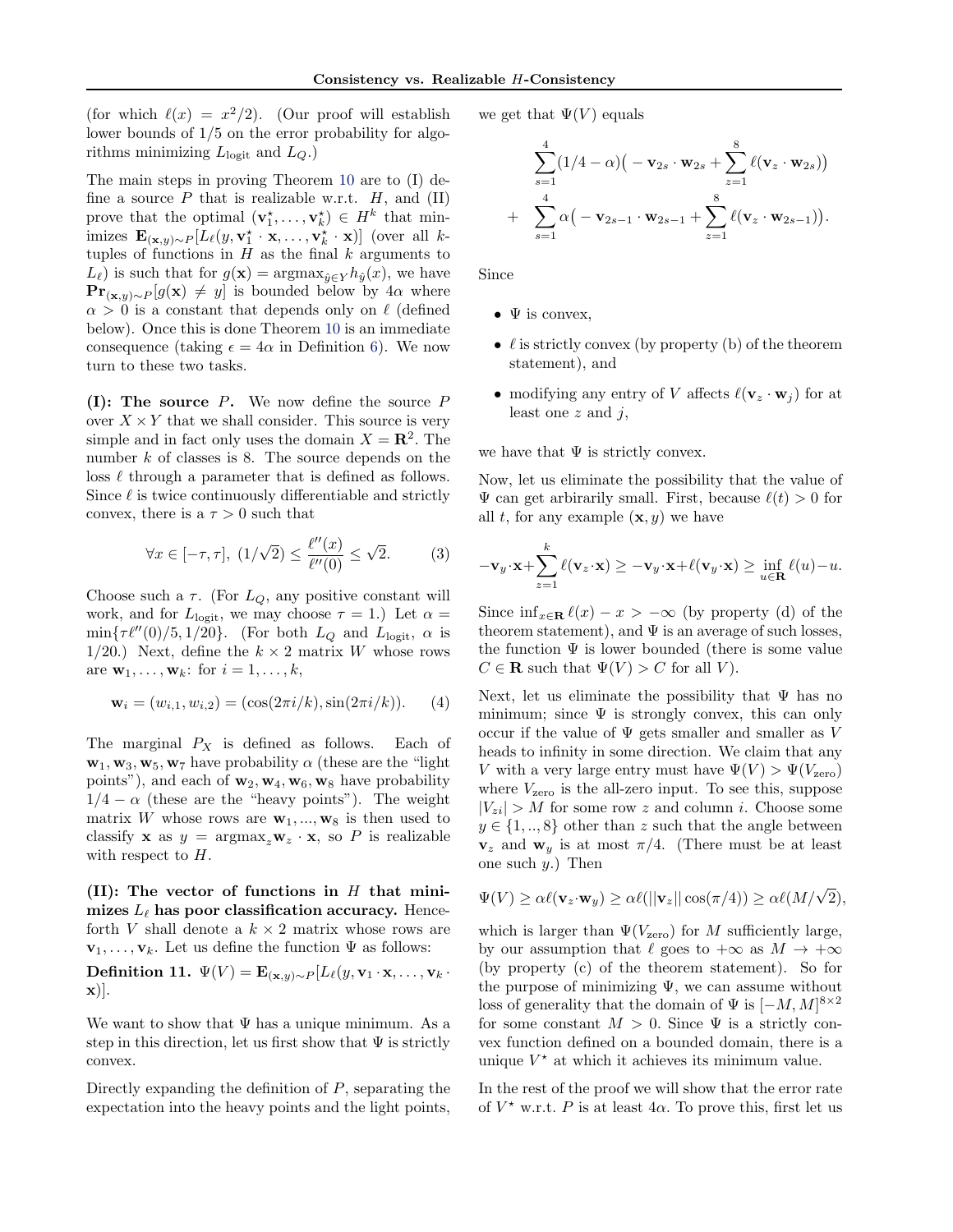<span id="page-5-0"></span>characterize the form of  $V^*$ . We claim that there are real values  $q$  and  $r$  such that

$$
V^* = \left(\begin{array}{cccccc} r & 0 & -r & -q & -r & 0 & r & q \\ r & q & r & 0 & -r & -q & -r & 0 \end{array}\right)^T.
$$
 (5)

First, let us prove that  $V_{2,1}^* = 0$ . Suppose  $V_{2,1}^* \neq 0$ . Then the symmetry of  $\Psi$  implies that, if we form  $V'$ by negating  $V_{2,1}^*$  in  $V^*$ , then  $V' \neq V^*$  but  $\Psi(V') =$  $\Psi(V^*)$ . Since this contradicts the uniqueness of the minimizing point  $V^*$ , it must be the case that  $V_{2,1}^* =$ 0. The other 0-entries in (5) can be established in a similar way.

We can prove that

$$
\begin{aligned} V_{4,1}^\star &= -V_{8,1}^\star, \quad V_{3,1}^\star &= -V_{1,1}^\star, \quad V_{3,2}^\star &= V_{1,2}^\star, \\ V_{5,1}^\star &= -V_{7,1}^\star, \quad V_{5,2}^\star &= V_{7,2}^\star \end{aligned}
$$

similarly by exploiting the symmetry of  $\Psi$  across the  $x_2$  axis, and we can prove that

$$
\begin{array}{ccc}\nV_{1,1}^* = V_{1,2}^*, & V_{2,2}^* = V_{8,1}^*, & V_{3,1}^* = V_{7,2}^*, \\
V_{3,2}^* = V_{7,1}^*, & V_{4,1}^* = V_{6,2}^*, & V_{5,1}^* = V_{5,2}^*\n\end{array}
$$

similarly by exploiting the symmetry across the line  $x_1 = x_2.$ 

Below we will show that  $q > 2r$ ; we claim that this implies  $\mathbf{Pr}_{(x,y)\sim P}[g(\mathbf{x}) \neq y] \geq 4\alpha$  as desired. To see this, consider first the classification of  $w_1$ . We have

$$
\mathbf{v}_1^* \cdot \mathbf{w}_1 = (r, r) \cdot (1/\sqrt{2}, 1/\sqrt{2}) = \sqrt{2}r
$$
  

$$
\mathbf{v}_2^* \cdot \mathbf{w}_1 = (0, q) \cdot (1/\sqrt{2}, 1/\sqrt{2}) = q/\sqrt{2}.
$$

So, if  $q/r > 2$ , then  $V^*$  misclassifies  $w_1$ , and, similarly, all the other light points.

We now proceed to show that  $q > 2r$ . Our analysis will make use of the function  $t : \mathbf{R} \to \mathbf{R}$  defined by  $t(x) = \ell'(x) - \ell'(-x).$ 

Calculating  $\frac{\partial \Psi}{\partial v_{1,1}}|_{V^*}$  by evaluating  $\frac{\partial L(z, \mathbf{v}_1 \cdot \mathbf{w}_z,..., \mathbf{v}_k \cdot \mathbf{w}_z)}{\partial v_{1,1}}$ for  $z = 1, ..., 8$  in order, one per line, we get

$$
\alpha(-1/\sqrt{2} + \ell'(2r/\sqrt{2})(1/\sqrt{2}))+0+ \alpha \ell'(0)(-1/\sqrt{2})+ (1/4 - \alpha)\ell'(-r)(-1)+ \alpha \ell'(-2r/\sqrt{2})(-1/\sqrt{2})+0+ \alpha \ell'(0)(1/\sqrt{2})+ (1/4 - \alpha)\ell'(r).
$$

This simplifies to

$$
-\alpha/\sqrt{2} + (\alpha/\sqrt{2})t(\sqrt{2}r) + (1/4 - \alpha)t(r).
$$

Setting  $\frac{\partial \Psi}{\partial v_{1,1}}\big|_{V^*} = 0$ , we get

$$
\alpha/\sqrt{2} = (\alpha/\sqrt{2})t(\sqrt{2}r) + (1/4 - \alpha)t(r). \qquad (6)
$$

It is clear that  $t(0) = 0$ . Furthermore,

$$
t'(u) = \ell''(u) - \ell''(-u)(-1) = \ell''(u) + \ell''(-u) > 0,
$$

since  $\ell$  is strictly convex. Thus t is increasing on all of **R**. Hence by  $(6)$  we have that r must be positive, and moreover that

$$
t(r) \le \frac{\alpha/\sqrt{2}}{1/4 - \alpha} \le \frac{5\alpha}{\sqrt{2}}.\tag{7}
$$

Now we consider a different partial derivative,  $\frac{\partial \Psi}{\partial v_{8,1}}\big|_{V^\star}$ Calculating  $\frac{\partial \Psi}{\partial v_{8,1}}|_{V^*}$  by evaluating  $\frac{\partial L(z, \mathbf{v}_1 \cdot \mathbf{w}_z,..., \mathbf{v}_k \cdot \mathbf{w}_z)}{\partial w_{k-1}}$  for  $z = 1,...,8$  in order, one per  $\overline{\partial v_{8,1}}$ line, we get

$$
\alpha \ell'(q/\sqrt{2})(1/\sqrt{2})
$$
  
+0  
+
$$
\alpha \ell'(q/\sqrt{2})(1/\sqrt{2})
$$
  
+
$$
(1/4 - \alpha)\ell'(-q)(-1)
$$
  
+
$$
\alpha \ell'(-q/\sqrt{2})(-1/\sqrt{2})
$$
  
+0  
+
$$
\alpha \ell'(-q/\sqrt{2})(-1/\sqrt{2})
$$
  
+
$$
(1/4 - \alpha)(-1 + \ell'(q)(1))
$$

so setting  $\frac{\partial \Psi}{\partial v_{8,1}}\big|_{V^*} = 0$ , we have

$$
(1/4 - \alpha)t(q) + \sqrt{2}\alpha t(q/\sqrt{2}) = 1/4 - \alpha.
$$
 (8)

Note that from the above equation it is clear that  $q$ must be positive (recall that  $t(0) = 0$  and t is increasing). Also, since  $t$  is increasing  $(8)$  implies

$$
t(q) \ge \frac{1/4 - \alpha}{1/4 - \alpha + \sqrt{2}\alpha}.\tag{9}
$$

We want to combine this constraint with (7) to prove that  $q > 2r$ .

Toward this end, we claim that  $t(r) \leq 5\alpha/\sqrt{2}$ , which we have from (7), implies that  $r \leq \tau/2$ . (Recall that  $\tau$ was defined back at [\(3\)](#page-4-0).) To see this, first assume for contradiction that  $r > \tau/2$ . Then,

$$
t(r) = \int_{-r}^{r} \ell''(u) du > \int_{-\tau/2}^{\tau/2} \ell''(u) du
$$
  
 
$$
\geq \int_{-\tau/2}^{\tau/2} \ell''(0) / \sqrt{2} du = \tau \ell''(0) / \sqrt{2} \geq 5\alpha / \sqrt{2},
$$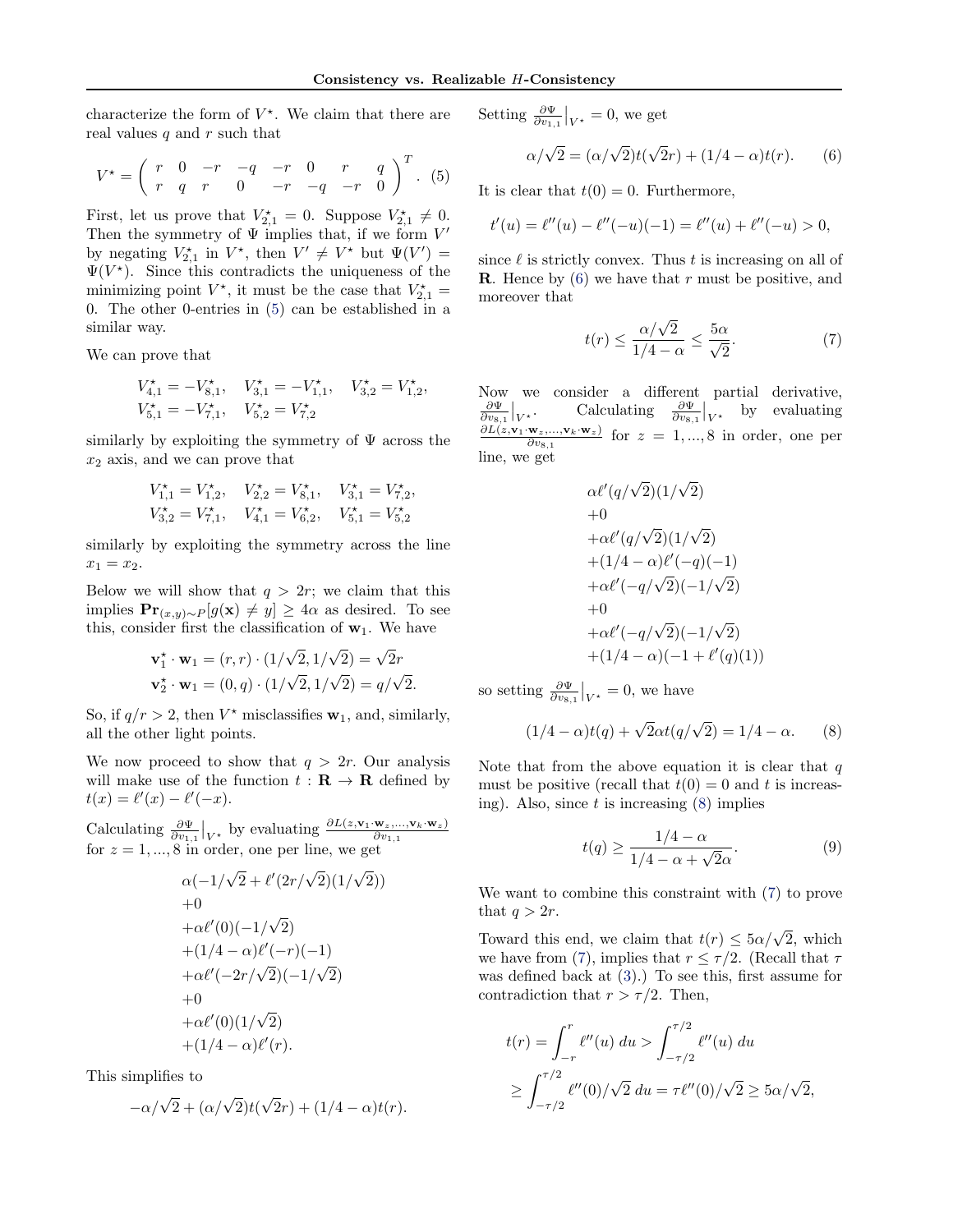<span id="page-6-0"></span>since  $\alpha \leq \tau \ell''(0)/5$ . Since this is a contradiction, we have  $r \leq \tau/2$ .

Since 
$$
r \le \tau/2
$$
, we have  
\n
$$
t(2r) = \int_{-2r}^{2r} \ell''(u) \ du \le \int_{-2r}^{2r} \sqrt{2} \ell''(0) \ du = 4\sqrt{2}r \ell''(0),
$$

and, similarly  $t(r) \geq 2r\ell''(0)/\sqrt{2}$ , so that

$$
t(2r) \le 4t(r)
$$
  
\n
$$
\le 4\left(\frac{\alpha/\sqrt{2}}{1/4 - \alpha}\right) \quad \text{(by (7))}
$$
  
\n
$$
< \frac{1/4 - \alpha}{1/4 - \alpha + \sqrt{2}\alpha} \quad \text{(since } \alpha \le 1/20)
$$
  
\n
$$
\le t(q),
$$

by [\(9\)](#page-5-0). Since t is increasing, this implies  $q > 2r$ . This concludes the proof of Theorem [10.](#page-3-0)

### 5. Experiments

Experiments used a source  $P$  generated as follows. The domain X was  $\mathbf{R}^d$  for  $d = 100$ . The number k of classes was 10. Class labels were assigned by applying a "target classifier" generated as follows. A weight matrix  $W \in \mathbb{R}^{10 \times 100}$  was generated by randomly generating a  $10 \times 2$  matrix A and a  $2 \times 100$  matrix B, and setting  $W = AB$ . The components of A and B were sampled i.i.d. from the standard normal distribution. If we refer to the rows of W as  $\mathbf{w}_1, ..., \mathbf{w}_k$  as before, then the class  $y$  assigned to  $x$  was chosen to maximize  $\mathbf{w}_y \cdot \mathbf{x}$ . Elements of X were chosen uniformly at random from the surface of the unit ball.

We did experiments with three different loss functions:  $L_{CS}$ ,  $L_{\text{logit}}$  and  $L_Q$  [\(Zhang,](#page-8-0) [2004](#page-8-0)). For each loss function  $L$  in this list, we experimented with the algorithm that, given  $(\mathbf{x}_1, y_1), ..., (\mathbf{x}_m, y_m)$ , chooses V and  $b_1, ..., b_k$  to minimize

$$
\frac{\lambda}{2}||V||_F^2 + \frac{1}{m}\sum_{t=1}^m L(y_t, \mathbf{v}_1 \cdot \mathbf{x}_t + b_1, ..., \mathbf{v}_k \cdot \mathbf{x}_t + b_k),
$$

where  $|| \cdot ||_F$  is the Frobenius norm, and  $\lambda = 10^{-6}$ . The minimization was done using Averaged Stochastic Gradient Descent [\(Polyak & Juditsky,](#page-8-0) [1992](#page-8-0); [Xu](#page-8-0), [2011;](#page-8-0) [Bottou,](#page-7-0) [2010](#page-7-0)) (ASGD) with a step size of  $\sqrt{1/t}$  on the tth update.

In our experiments, we used 10000 training examples and 10000 test examples. We ran each algorithm for 100 epochs. At the end of each epoch we evaluated the accuracy of the algorithm on the test data. We repeated this process, including the random generation of the target weight matrix  $W$ , five times. Results are plotted in Figure 1.



Figure 1. Comparison between the learning curves of classifiers trained using ASGD with different loss functions, run on data labeled with five different randomly generated target functions.

## 6. Conclusion

In this work we proposed the new notion of realizable H-consistency, which is a variant of the standard notion of consistency for loss functions. Our experimental and theoretical results indicate that for multiclass learning algorithms that work by minimizing a loss function over a restricted class  $H$  of scoring functions, realizable H-consistency may sometimes be more useful than consistency as a guide to classification performance.

Consideration of realizable  $H$ -consistency highlights circumstances where loss functions like  $L_{CS}$ , which involve a competition among the scores for different classes, may be preferred to generalizations of one-vsrest, such as  $L_{\text{logit}}$ . As discussed after the proof of Theorem [9,](#page-3-0)  $L_{CS}$  is realizable H-consistent because it incorporates such a competition, and not, for example, because it generalizes the hinge loss. (The hinge loss was shown to be optimally noise-tolerant for binary classification, in a certain sense, in [\(Ben-David et al.,](#page-7-0) [2012](#page-7-0)).)

In future work it would be interesting to extend our analyses to a non-realizable setting.

## Acknowledgements

We thank Shenghuo Zhu, Anelia Angelova and Yuanqing Lin for valuable conversations.

# A. Proof of Theorem [7](#page-3-0)

We will analyze the following source  $P$ . The domain consists of a single element  $x$  and the number  $k$  of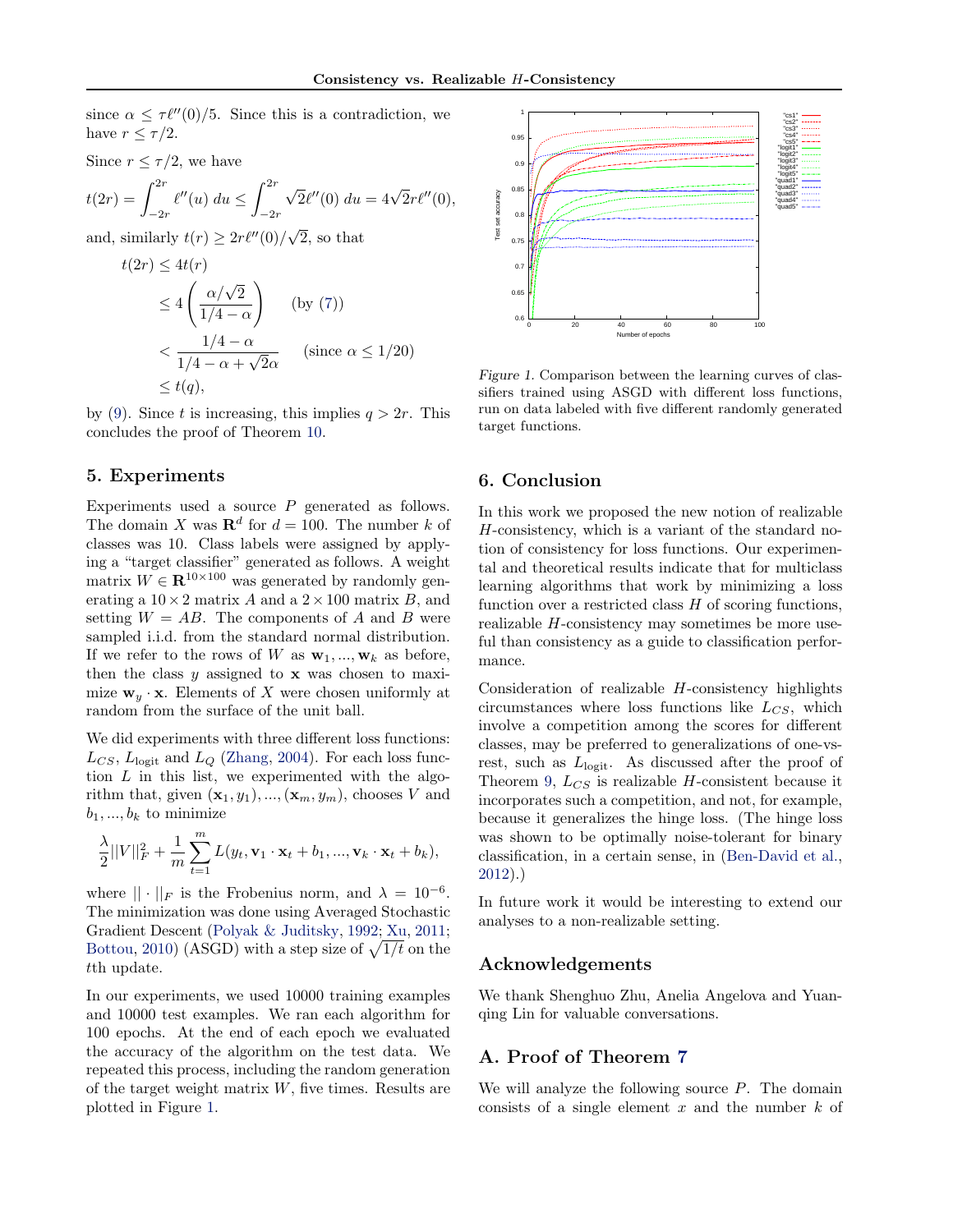<span id="page-7-0"></span>classes is 3.

$$
P(x, 1) = 3/7, P(x, 2) = 2/7, P(x, 3) = 2/7.
$$

We first characterize the optimal value of P with respect to  $L_{CS}$ .

Lemma 12. E<sub>(x,y)∼</sub>P[ $L_{CS}(y, h_1(x), h_2(x), h_3(x)$ ] is minimized by setting  $h_1(x) = h_2(x) = h_3(x) = 1$ , where it takes the value 1.

Before proving Lemma 12, we point out the following sanity check: one can easily verify that perturbing the solution  $h_1(x) = h_2(x) = h_3(x) = 1$  by adding or subtracting a small positive constant to any of the variables while keeping the others constant makes the solution worse.

Now we proceed with the detailed proof.

**Proof** (of Lemma 12): For possible values  $u_1, u_2, u_3$  of  $h_1(x), h_2(x), h_3(x),$  if  $[z]_+ \stackrel{\text{def}}{=} \max\{z, 0\}$ , the quantity to be minimized is

$$
\psi(u_1, u_2, u_3) \stackrel{\text{def}}{=} (3/7)[1 - u_1 + \max\{u_2, u_3\}]_+ + (2/7)[1 - u_2 + \max\{u_1, u_3\}]_+ + (2/7)[1 - u_3 + \max\{u_1, u_2\}]_+.
$$

The minimimum of  $\psi$  can be equivalently represented as

$$
\min(3z_1 + 2z_2 + 2z_3)/7
$$
\n  
\n
$$
s.t.
$$
\n
$$
z_1 \ge 1 - u_1 + u_2, z_1 \ge 1 - u_1 + u_3, z_1 \ge 0
$$
\n
$$
z_2 \ge 1 - u_2 + u_1, z_2 \ge 1 - u_2 + u_3, z_2 \ge 0
$$
\n
$$
z_3 \ge 1 - u_3 + u_1, z_3 \ge 1 - u_3 + u_2, z_3 \ge 0.
$$

A Lagrange multiplier formulation is

$$
L = (3z_1 + 2z_2 + 2z_3)/7
$$
  
+  $\lambda_{1,2}(1 - u_1 + u_2 - z_1)$   
+  $\lambda_{1,3}(1 - u_1 + u_3 - z_1) + \lambda_{1,+}(-z_1)$   
+  $\lambda_{2,1}(1 - u_2 + u_1 - z_2)$   
+  $\lambda_{2,3}(1 - u_2 + u_3 - z_2) + \lambda_{2,+}(-z_2)$   
+  $\lambda_{3,1}(1 - u_3 + u_1 - z_3)$   
+  $\lambda_{3,2}(1 - u_3 + u_2 - z_3) + \lambda_{3,+}(-z_3)$ .

We claim that the following solution is optimal:

$$
u_1^* = u_2^* = u_3^* = 1
$$
  
\n
$$
z_1^* = z_2^* = z_3^* = 1
$$
  
\n
$$
\lambda_{1,+}^* = \lambda_{2,+}^* = \lambda_{3,+}^* = 0
$$
  
\n
$$
\lambda_{1,2}^* = \lambda_{1,3}^* = \lambda_{2,1}^* = \lambda_{3,1}^* = 3/14
$$
  
\n
$$
\lambda_{2,3}^* = \lambda_{3,2}^* = 1/14.
$$

Let us now check the KKT conditions. First, let's check partial derivatives with respect to  $z_1, z_2, z_3, u_1, u_2, u_3$  respectively:

$$
3/7 - \lambda_{1,2}^* - \lambda_{1,3}^* - \lambda_{1,+}^*
$$
  
\n
$$
= 3/7 - 3/14 - 3/14 - 0 = 0
$$
  
\n
$$
2/7 - \lambda_{2,1}^* - \lambda_{2,3}^* - \lambda_{2,+}^*
$$
  
\n
$$
= 2/7 - 3/14 - 1/14 - 0 = 0
$$
  
\n
$$
2/7 - \lambda_{3,1}^* - \lambda_{3,2}^* - \lambda_{2,+}^*
$$
  
\n
$$
= 2/7 - 3/14 - 1/14 - 0 = 0
$$
  
\n
$$
-\lambda_{1,2} - \lambda_{1,3} + \lambda_{2,1} + \lambda_{3,1}
$$
  
\n
$$
= -3/14 - 3/14 + 3/14 + 3/14 = 0
$$
  
\n
$$
-\lambda_{2,1} - \lambda_{2,3} + \lambda_{1,2} + \lambda_{3,2}
$$
  
\n
$$
= -3/14 - 1/14 + 3/14 + 1/14 = 0
$$
  
\n
$$
-\lambda_{3,1} - \lambda_{3,2} + \lambda_{1,3} + \lambda_{2,3}
$$
  
\n
$$
= -3/14 - 1/14 + 3/14 + 1/14 = 0.
$$

All of the inequalities relating  $z_1, z_2, z_3$  to  $u_1, u_2, u_3$ are binding at  $z_1^*, z_2^*, z_3^*, u_1^*, u_2^*, u_3^*$ , so the complementary slackness conditions are satisfied for those constraints; since  $\lambda_{i,+}^* = 0$  for all i, the complementary slackness constraints are satisfied for those constraints also. This completes the proof.  $\Box$ 

Armed with Lemma 12, we are ready for the following.

### Proof (of Theorem [7\)](#page-3-0):

Choose  $\delta > 0$ , and consider  $g_1, ..., g_3$  for which  $g_1(x) =$  $g_2(x) = 1$  and  $g_3(x) = 1 + \delta/2$ . We have

$$
\mathbf{E}_{(x,y)\sim P}[L_{CS}(y, h_1(x), h_2(x), h_3(x))]
$$
  
= (3/7)[1 - 1 + max{1, 1 + \delta/2}]  
+ (2/7)[1 - 1 + max{1, 1 + \delta/2}]  
+ (2/7)[1 - (1 + \delta/2) + max{1, 1}]  
< 1 + \delta.

But, if  $q(x) = \operatorname{argmax}_{\hat{y} \in Y} g_{\hat{y}}(x)$ , no matter how small  $\delta$  is, we have  $q(x) = 3$ , so, for the Bayes optimal f, we have

$$
\mathbf{Pr}_{(x,y)\sim P}[q(x) \neq y] = \mathbf{Pr}_{(x,y)\sim P}[f(x) \neq y] + 1/7,
$$

completing the proof.

### References

- Ben-David, S., Loker, D., Srebro, N., and Sridharan, K. Minimizing the misclassification error rate using a surrogate convex loss. In ICML, 2012.
- Bottou, L. Large-scale machine learning with stochastic gradient descent. In Proceedings of the 19th International Conference on Computational Statistics (COMPSTAT'2010), pp. 177–187, 2010.